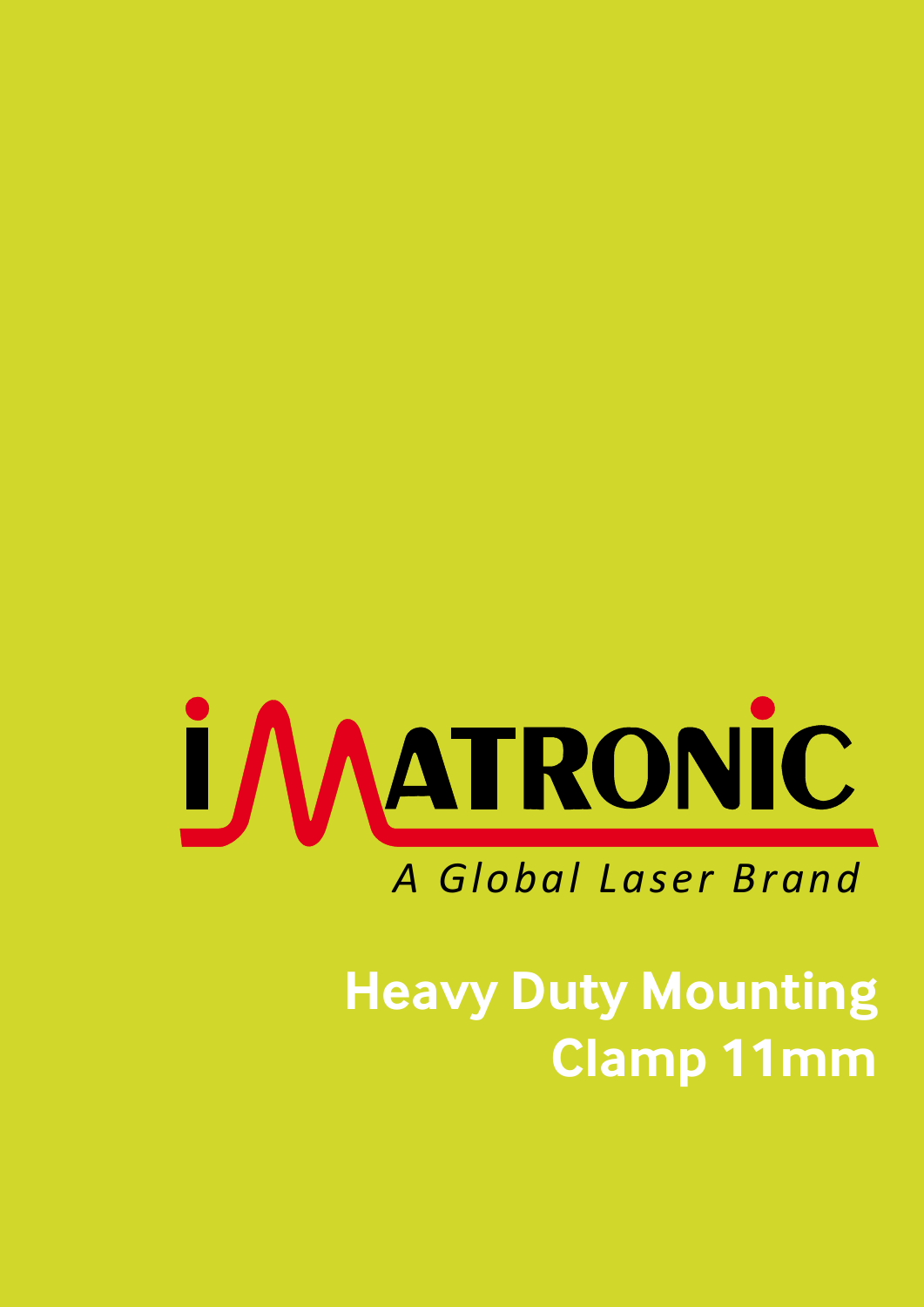# Heavy Duty Mounting Clamp

Imatronic's Heavy Duty Mounting Clamp has parallel and vertical adjustment which allows the user to aim the laser in any required direction or angle, the robust aluminium construction also assists in conducting heat away from the laser body as well as prevents movement due to shock and vibration. The base plate of the Heavy duty clamp has a series of threaded holes to allow the Heavy Duty Clamp to be securely fastened to stable surface.

The Heavy Duty Mounting Clamp will fit a wide range of Imatronic products. Below is a list of the products and part numbers

| <b>Imatronic Part Farnell Part</b><br>Number | <b>Example 1</b> Number | <b>Description</b>             |
|----------------------------------------------|-------------------------|--------------------------------|
| 5002-45-000                                  | 2065351                 | Versatile Module 635nm 1mW TTL |
| 5002-46-000                                  | 2065352                 | Versatile Module 635nm 3mW TTL |
| 5002-47-000                                  | 2065353                 | Versatile Module 650nm 1mW TTL |
| 5002-48-000                                  | 2065354                 | Versatile Module 650nm 3mW TTL |
| 3115-28-000                                  | 1216294                 | LDM115G/633/1                  |
| 3115-29-000                                  | 1216313                 | LDM115G/633/5                  |
| 3115-26-000                                  | 1216290                 | LDM115G/670/1                  |
| 3115-27-000                                  | 1216291                 | LDM115G/670/3                  |
| 3115-52-000                                  | 1216308                 | LDM115P/635/1                  |
| 3115-51-000                                  | 1216307                 | LDM115P/650/1                  |

## Product Operation

#### **Mounting the laser diode module in the Heavy Duty Clamp**

- 1. Un-tighten Allen screw A (see drawing A) with the supplied Allen key.
- 2. Slide the laser into the mounting hole (see drawing A) and tighten Allen key A.

3. For vertical adjustment of the laser un-tighten Grub screw A (see drawing A). This will allow the section mounting the laser to be adjusted. When the vertical posting is complete re-tighten grub screw A.

4. For horizontal adjustment of the laser un-tighten Grub screw B (see drawing A). This will allow the main body of the mount to be moved. When the horizontal positing is complete re-tighten grub screw B.

5. To secure the Heavy Duty Clamp to a surface screws, machine screw or studs can be used in conjunction with the base section (see drawing A for thread details)